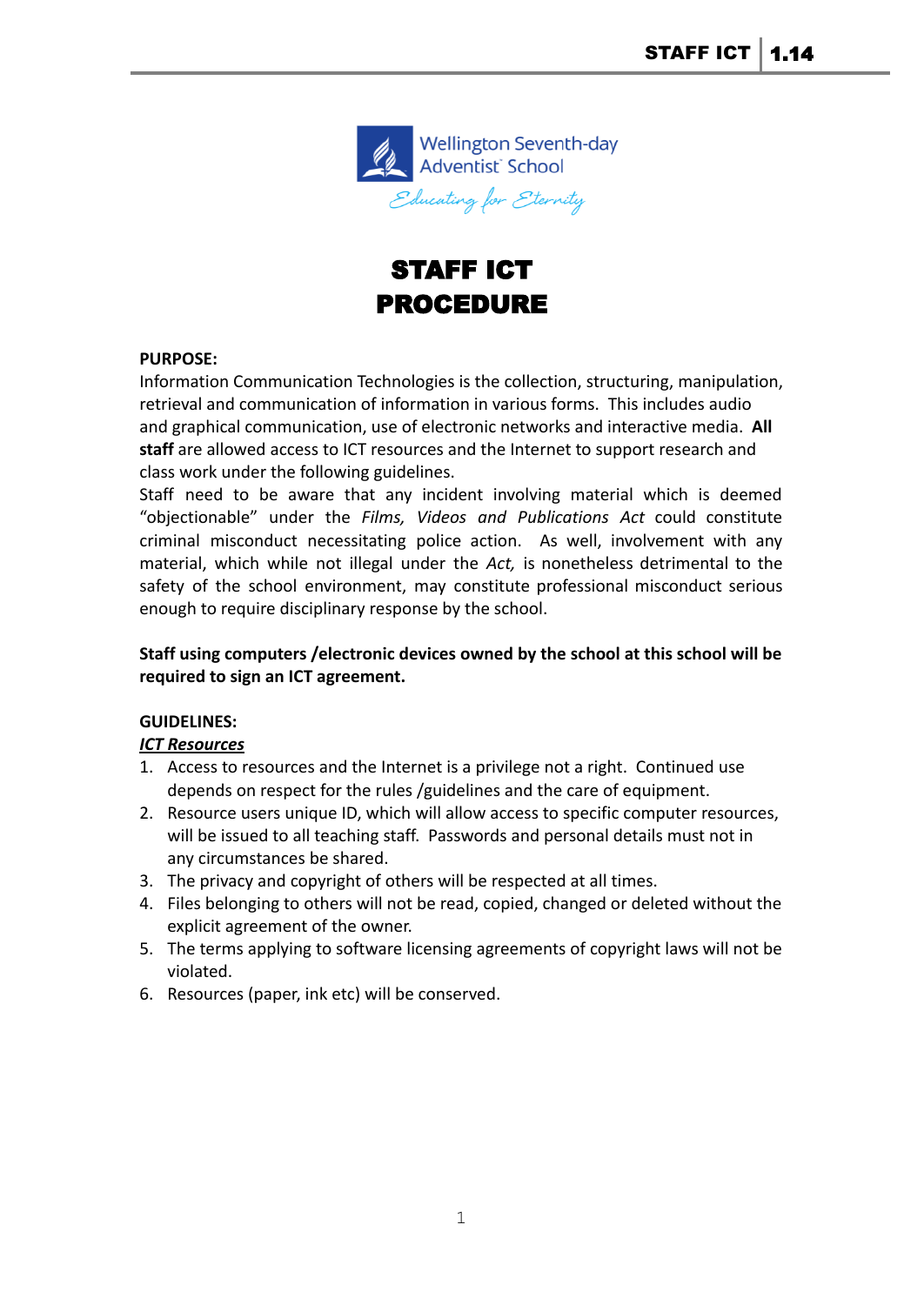### *Internet and E-mail*

**Use of the Internet for personal use must be in personal break times and adhere to Christian values and the Code of Conduct. All staff must sign a contract pertaining to their use of the Internet.**

- 1. Users will at all times identify themselves and not misrepresent themselves or the School.
- 2. Users may not access material that may be offensive to others.
- 3. E-mail messages must be courteous and respect the privacy and rights of others.
- 4. Users may only read their own mail.
- 5. The Principal has the right to and may at any time terminate, withdraw or limit Internet access or e-mail facilities.
- 6. The School will have a disclaimer at the bottom of any outgoing messages stating that the views or opinions expressed are not necessarily those of the School.
- **7. All staff will be required to sign a Staff Agreement for Acceptable Use of the Internet and email.**
- 8. Suspected inappropriate staff use will be reported to the Principal.
- 9. An independent person may audit the system and will report any discrepancies or concerns to the Principal.

### *Staff Responsibilities When Using the Computer s /Electronic Devices with Students*

- 1. All students should be supervised by a staff member while using the Internet or sending e-mails.
- 2. Before any student can make use of the Internet:
	- A Student/Parent Agreement for Acceptable Use of the Internet must be signed.
	- This form must be kept in a Student's Profile.
- 3. Permission must be given before material can be downloaded or printed.
- 4. The screen must be turned off immediately offensive or objectionable material is sighted and the teacher notified immediately (ICT Co-ordinator informed and logged). The history file must be deleted. The temporary files must be deleted.
- 5. Inappropriate use of the Internet or e-mail by a student must be reported immediately to the Principal.

### USE OF ICT – ELECTRONIC DEVICES

### **GUIDELINES:**

- 1. All users will have clean hands.
- 2. No food or drink will be consumed or placed near computers.
- 3. Users will have instruction or advice on neutral work posture.
- 4. Monitors will be operated at the lowest brightness level that is still readable.
- 5. Users should take frequent short breaks from the computer.
- 6. Computers will be set up in such a way to reduce hazards.
- 7. Neutral Work Posture
- -Use a good chair and sit back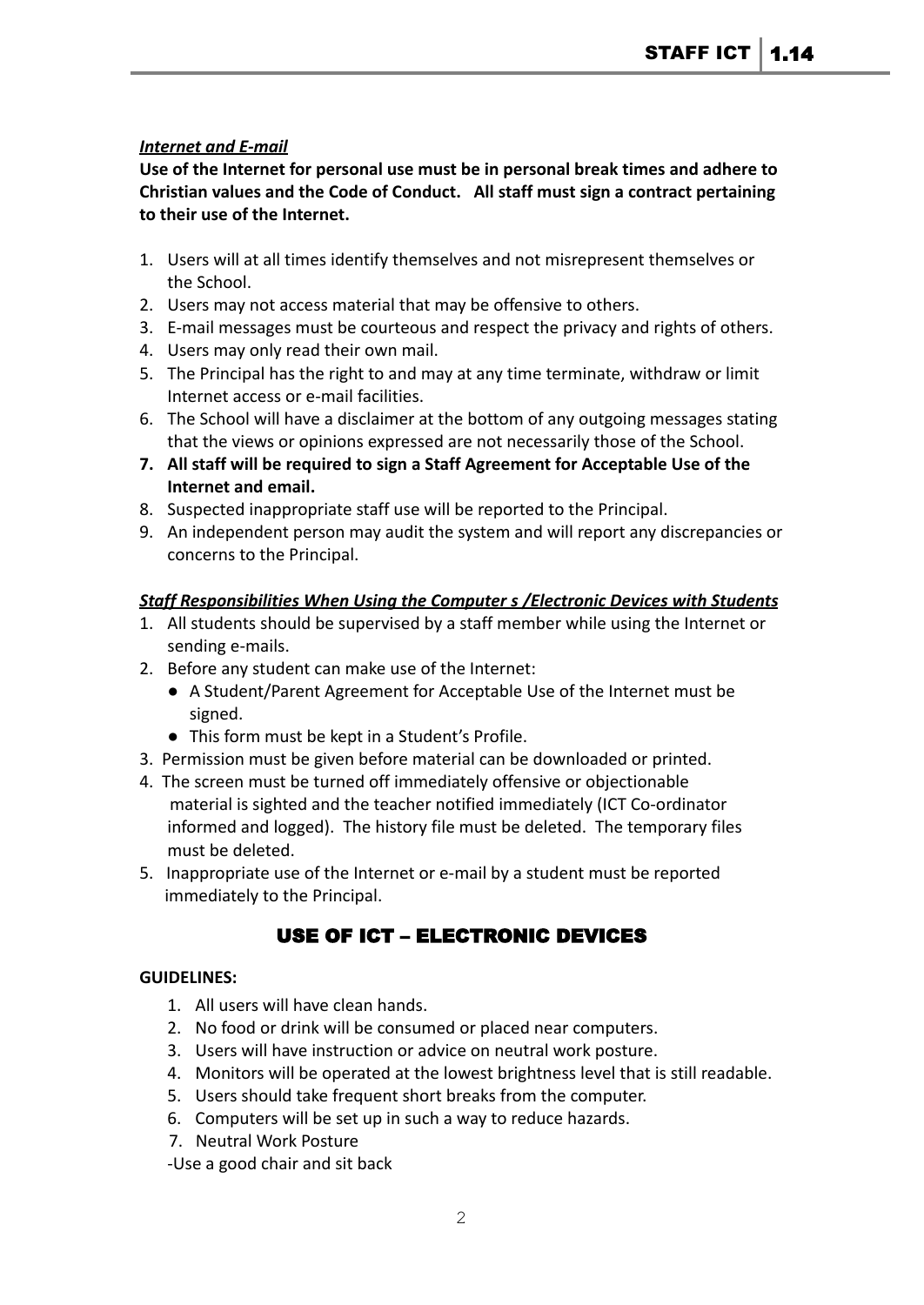-Top of monitor 5-8 cm above eyes *Liability Disclaimer This school is not, and cannot be held responsible for the loss of material, accidental corruption or any other action that might affect transmission or loss of data.*

**Review Responsibility:** *Principal and Digital Technologies Lead Teacher*

**Date Confirmed:** 11 August 2020

**Principal:** *Karla Mitchell*